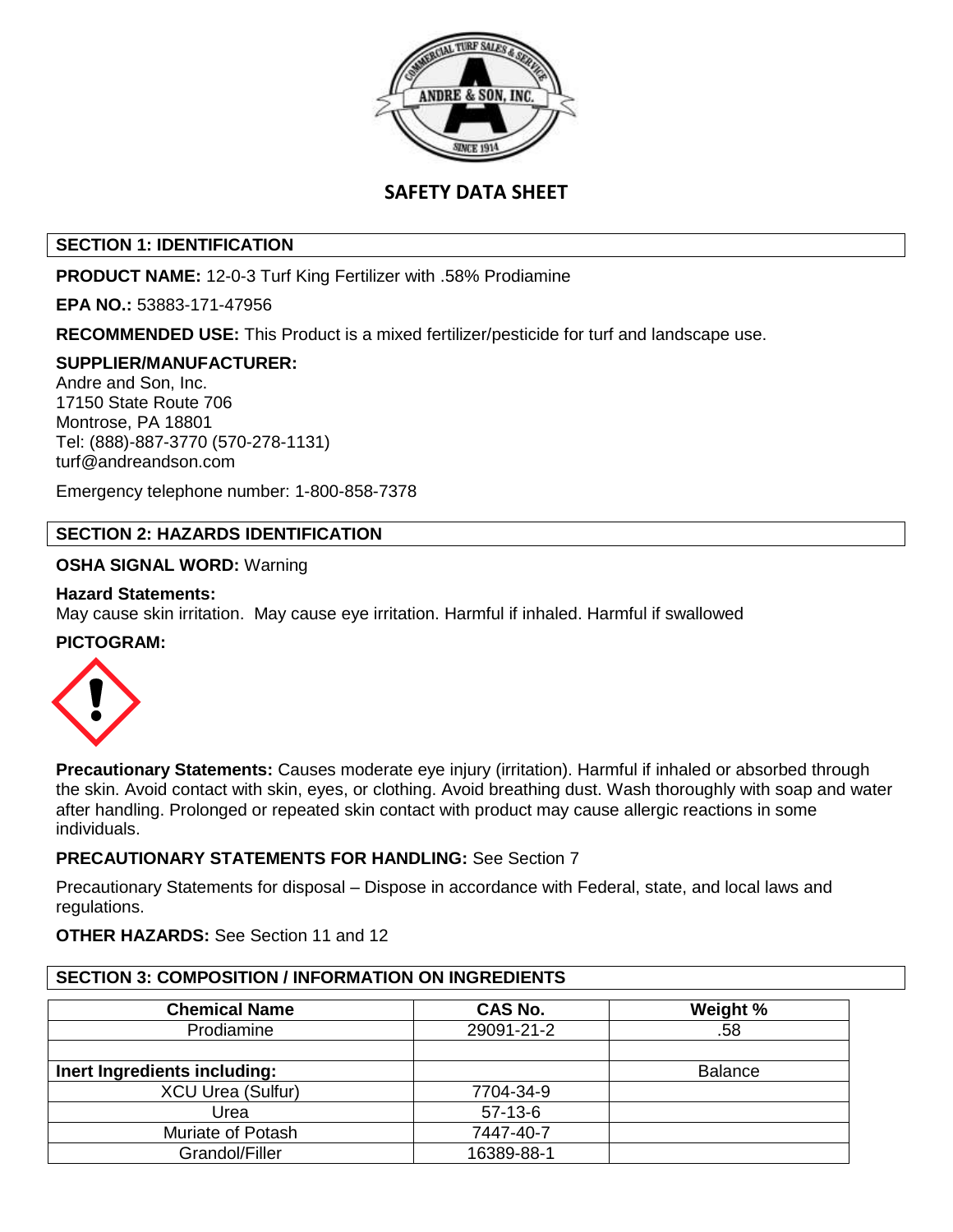## **SECTION 4: FIRST AID MEASURES**

**IF IN EYES:** Hold eye open and rinse slowly and gently with water for 15-20 minutes. Remove contact lenses, if present, after the first 5 minutes, then continue rinsing eye. Call a poison control center or doctor for treatment advice.

**IF ON SKIN OR CLOTHING:** Take off contaminated clothing. Rinse skin immediately with plenty of water for 15-20 minutes. Call a poison control center or doctor for treatment advice.

**IF SWALLOWED:** Call a poison control center or physician immediately for treatment advice. Have person sip a glass of water if able to swallow. Do not induce vomiting unless told to do so by the poison control center or physician. Do not give anything by mouth to an unconscious person.

**IF INHALED:** Move person to fresh air. If person is not breathing, call 911 or an ambulance, then give artificial respiration, preferably mouth-to-mouth, is possible. Call a poison control center or doctor for further treatment advice.

## **SECTION 5: FIRE FIGHTING MEASURES**

**EXTINGUISHING MEDIA:** Water, Foam, CO2, dry chemical

**FIRE AND EXPLOSION HAZARDS:** Pesticide fires have potential to emit hazardous gases such as carbon monoxide, carbon dioxide, hydrogen fluoride, hydrogen chloride, nitrogen oxides, sulfur oxides, acid halides. If product is heated above decomposition temperature, toxic vapours will be released

**FIRE-FIGHTING PROCEDURES:** Wear full protective clothing and self-contained breathing apparatus. Evacuate nonessential personnel from the area to prevent human exposure to fire, smoke, fumes or products of combustion. Prevent use of contaminated buildings, area, and equipment until decontaminated. Water runoff can cause environmental damage. If water is used to fight fire, dike andcollect runoff.

**HAZARDOUS DECOMPOSITION PRODUCTS:** Can decompose at high temperatures forming toxic gases.

# **SECTION 6: ACCIDENTAL RELEASE MEASURES**

**ENVIRONMENTAL PRECAUTIONS:** Prevent entry into waterways, sewers, basements or confined areas. Do not flush into surface water or sanitary sewer system. May be toxic to fish. Do not apply directly to water, to areas where surface water is present or to intertidal areas below the mean high water mark. Drift and runoff from treated areas may be hazardous to aquatic organisms in adjacent sites. Do not contaminate water when disposing of equipment wash waters.

Notify management of any fertilizer spills. Fertilizer spills should be swept up and/or be shoveled into closed containers for recovery and use or dispose.

**DISPOSAL:** Recover spills for reuse, or place recovered material in a state of approved landfill or incinerator. Follow Federal, state and local regulations for disposal.

## **SECTION 7: HANDLING AND STORAGE**

Store these products in a cool, dry, well ventilated place away from sources of high heat. Protect bags or other containers from damage. Use personal protective equipment as required. Wash hands after use. Keep bags or other containers closed when not in use. Avoid handling or storage near reactive substances such as strong acids or alkali.

# **SECTION 8: EXPOSURE CONTROLS / PERSONAL PROTECTION**

## **EXPOSURE GUIDELINES**

## **Chemical Name ACGIH TLV OSHA PEL**

10 mg/m<sup>3</sup> (inhalable)

15 mg/m $3$  (total) 50 mppcf (total) 5 mppcf (respirable)

Nuisance Dusts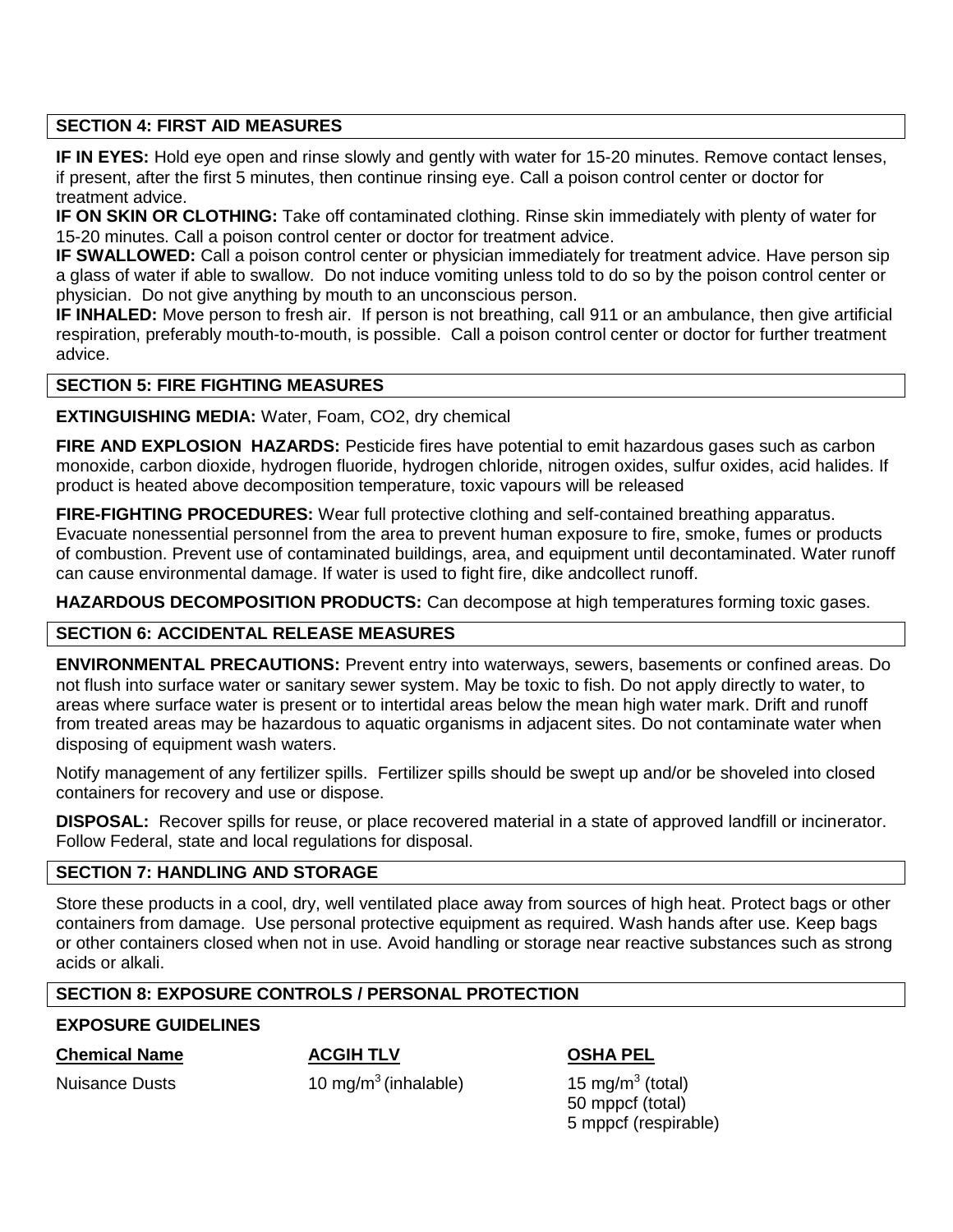## **PERSONAL PROTECTION MEASURES**

**Respiratory Protection:** Dust mask recommended for dusty or misty conditions. NIOSH/MSHA approved respiratory, if required. Respiratory protection must be provided in if required by current local regulations.

**Ventilation:** Local exhaust ventilation is suggested.

**Eye Protection:** Safety glasses with sideshields, goggles, or faceshield recommended if eye contact likely.

**Skin Protection:** Long sleeves, chemical-resistant gloves and coveralls recommended.

**General Measures**: Thoroughly wash hands after handling. Wash contaminated clothing. When using product, do not eat, drink or smoke.

### **SECTION 9: PHYSICAL AND CHEMCIAL PROPERTIES**

| Physical state:                | Solid                    |
|--------------------------------|--------------------------|
| Appearance:                    | Granules                 |
| Color:                         | Various colors in mix    |
| Odor:                          | Slight                   |
| Odor Threshold:                | No information available |
| pH:                            | Not applicable           |
| Melting point/freezing point:  | Not applicable           |
| Boiling point / boiling range: | Not applicable           |
| Flash point:                   | No information available |
| Evaporation rate:              | Not applicable           |
| Flammability (solid, gas):     | No information available |
| Vapor pressure:                | Not applicable           |
| Vapor density:                 | Not applicable           |
| <b>Specific Gravity:</b>       | Not applicable           |
| Water solubility:              | Partially soluble.       |
| Partition coefficient:         | No information available |
| Auto ignition temperature:     | No information available |
| Decomposition temperature:     | No information available |
| Oxidizing properties:          | No information available |

# **SECTION 10: STABILITY AND REACTIVITY**

| <b>STABILITY:</b>           | Product is stable.                                                         |
|-----------------------------|----------------------------------------------------------------------------|
| <b>CONDITIONS TO AVOID:</b> | Excessive heat (greater than 200 degrees F)                                |
| <b>INCOMPATIBILITY:</b>     | Strong oxidizers. Strong acids or alkali, or other reactive<br>substances. |

**HAZARDOUS DECOMPOSITION PRODUCTS:** May emit toxic fumes under fire conditions

## **SECTION 11: TOXICOLOGICAL INFORMATION**

**SYMPTOMS:** May be irritating to the nose and respiratory tract. Skin irritation may result from repeated or prolonged exposure. May also be irritating to the eyes, causing redness and watering. May irritate the digestive tract if ingested, causing nausea, vomiting and diarrhea.

**CARCINOGENICITY:** None of the ingredients are known carcinogens. However, the product may contain trace amounts of crystalline silica, which is listed by IARC as potential human carcinogens.

## **SECTION 12: ECOLOGICAL INFORMATION**

Fertilizers may be harmful to aquatic life with short term effects depending on the amount released. The herbicide ingredients are toxic to aquatic plants, fish and invertebrates. Do not apply directly to water, or to areas where surface water is present. Drift and runoff from treated turf may affect aquatic organisms in adjacent bodies of water. Do not apply when weather conditions favor drift from treated areas. Do not contaminate water when disposing of equipment washwater. Application around a well may result in